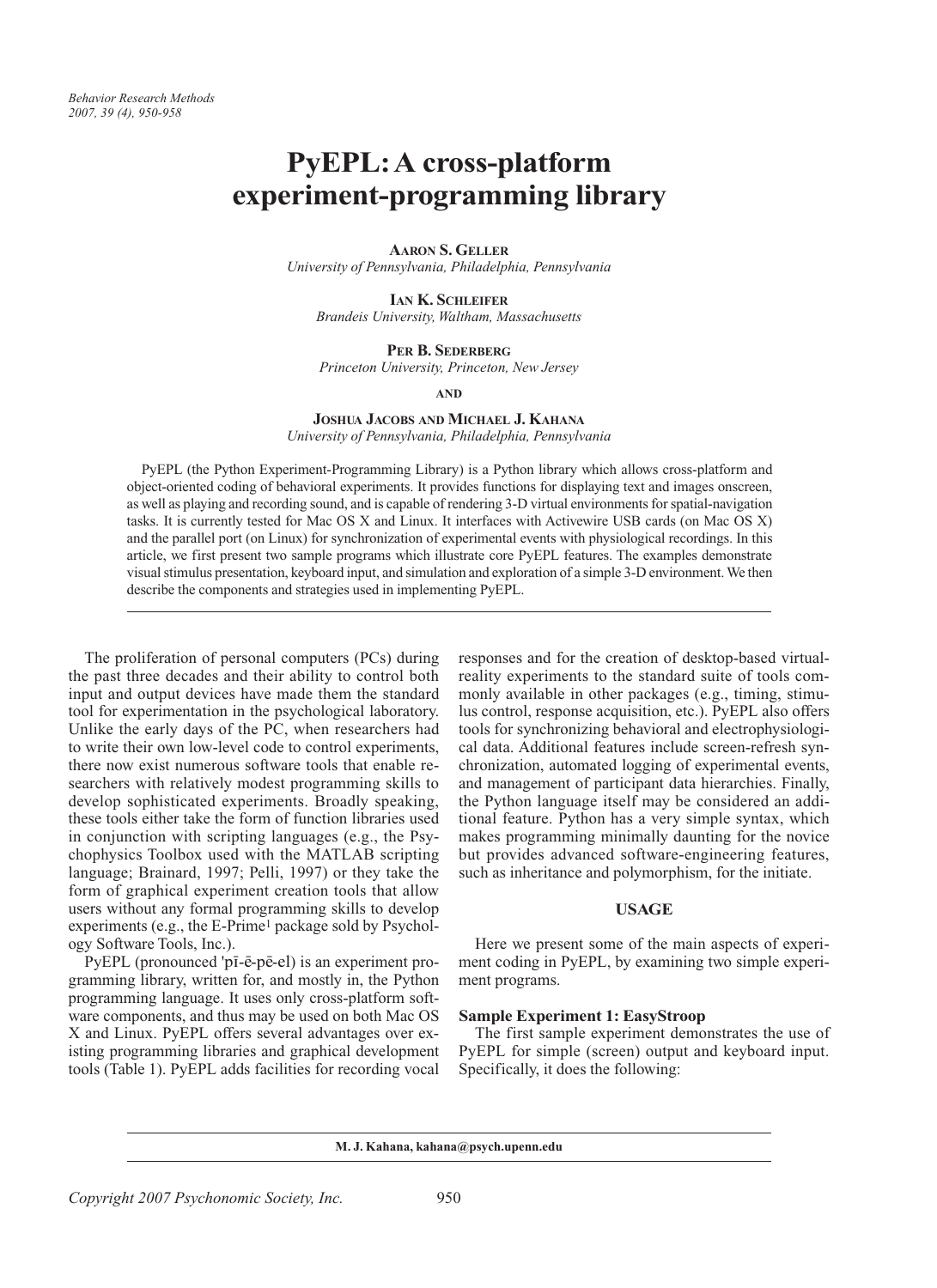**Table 1 Features of Interest Provided by Several Experiment Generation Packages and Scripting Languages**

| Package                          | Platform                  | Sound<br>Recording | Sync-<br>Pulsing | VR             |
|----------------------------------|---------------------------|--------------------|------------------|----------------|
|                                  |                           |                    |                  |                |
| E-Prime 1.1                      | Windows <sup>2</sup>      | No                 | Yes <sup>3</sup> | No             |
| PsyScope X Build 45 <sup>4</sup> | Mac OS $X^5$              | No                 | Yes              | N <sub>0</sub> |
| SuperLab 4.0                     | Windows, $2$ Mac OS $X^5$ | Yes <sup>3</sup>   | Yes <sup>3</sup> | N <sub>0</sub> |
| PsyScript <sup>6</sup>           | Mac OS 9                  | Yes                | Yes              | N <sub>0</sub> |
| Psychophysics Toolbox            | Windows, Mac OS $X^5$     | No                 | Yes <sup>3</sup> | No             |
|                                  |                           |                    |                  |                |

Note—VR, virtual reality.

- 1. Shows the instructions to the participant;
- 2. Presents a textual stimulus on screen; this is a single trial of a forced choice Stroop task, so the participant must choose between two possibilities for the text's color;
- 3.Waits for the participant's response;
- 4. Decides whether the response was correct, and gives correct/incorrect feedback with the response time.

We first present the Python code in Listing 1 and explain it. Note at the outset, though, that lines beginning with "#" are comments and are ignored by the Python interpreter. Also note that the line numbers are provided for convenience and are not part of the code.

**The Experiment class**. The first nontrivial line of the script is line 9, which creates an instance of the Experiment class. The Experiment class manages three functions that pertain to all experiments. Our simple example relies only on the first of these: creating and maintaining a directory structure for each participant. The experiment program is run by invoking the Python interpreter on the experiment script from the command line, and the participant label is passed to PyEPL as a command-line parameter. For example, if the script in Listing 1 were saved in a file called easyStroop.py, it could be run from the command line with the command python easyStroop.py -s sub001. The Experiment object processes the flag -s sub001 and creates a data directory for participant sub001.

The second function served by the Experiment class is that of parsing the experiment's configuration file. To facilitate their modification, global experiment variables are typically separated into a separate file called config. py. The experimenter sets global variables in  $con$ fig.py as a series of Python assignments, as in num-Trials=12. Upon creation, an Experiment instance parses the configuration file and makes the settings available to the experiment program. Maintaining global variables in a separate file has the additional benefit of modularizing the experiment. That is, a specific configuration file can be associated with a specific session for a specific participant. Thus, even if config.py should change over time, the settings used for each participant would be known, because the current version of the configuration file is copied into the data directory for each participant for whom the experiment is being run.

The third function served by the Experiment class is that of managing experimental state. As described in greater

detail below, under Implementation, PyEPL provides functions to facilitate interruption and resumption of experiments. These functions are provided by the Experiment class in the methods saveState and restoreState.

**The Track classes**. On lines 14 and 15, the program instantiates two kinds of Track objects. Tracks, which lie at the center of the PyEPL programming philosophy, entail two concepts. The first is that any experimental quantity that varies over the course of an experiment (i.e., all input and output) should be monitored both comprehensively and without explicit coding by the experimenter. This is a demand for convenient logging of both stimulus presentations (output) and participant responses (input). The second concept entailed in the Track philosophy demands that the convenient logging reside inside the stimulus presentation classes (in the case of output) or the response-processing classes (in the case of input).

Thus, when on line 14 the program creates a  $V \text{id}$ eoTrack instance, it is doing two important things. First, it sets up the interface by which PyEPL puts images onscreen. That is, it enables a specific mode of stimulus presentation. Second, it prepares PyEPL to log the visual stimulus presentations as they occur. Similarly, when on line 15 the program creates a KeyTrack instance, it does two distinct things. It is instructing PyEPL both to *listen for* and *record* any keyboard inputs.

The only *explicit* use of either of our Track objects in the program occurs on line 18, where the VideoTrack instance is used to clear the screen. However, all screen output and all keyboard input are mediated by the abovementioned Track objects.

**The PresentationClock class**. For the class of psychology experiments consisting of a list of stimulus presentations, two kinds of intervals need to be specified. The first is the duration of the stimulus presentation, and the second is the duration of *empty time* between stimuli, or interstimulus interval (ISI). A third kind of interval, during which the program waits for a participant's response, will be considered later, because this duration is not controlled by the experiment program. The PresentationClock class is critical for specifying known durations—that is, the first two kinds of intervals.

PresentationClocks occur both implicitly and explicitly in several parts of the program. Here we consider their use on lines 37 and 41 of the program, which constitutes the most straightforward application. A PresentationClock instance contains the system time and provides the delay method to introduce ISIs into a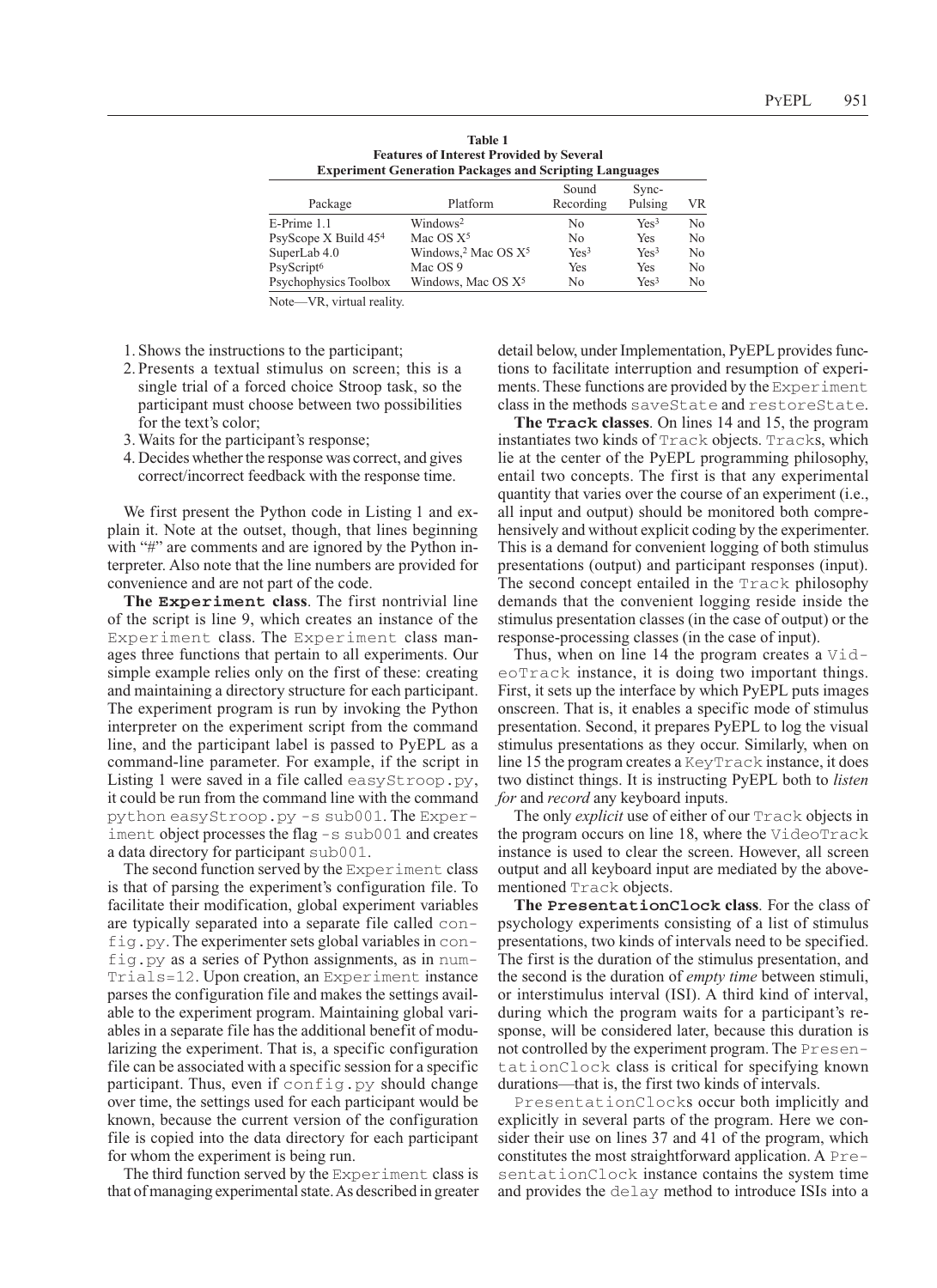program. The delay call (for example, on line 37) does not actually cause a delay. Instead, it simply increments the time contained by the PresentationClock instance; it is thus a simple addition and takes less than 1 msec to execute. Then, when the PresentationClock is passed as an argument to a presentation function (as it is on line 41), PyEPL waits to execute the function until the system time is greater than or equal to that contained by

#### **Listing 1**

```
1 #!/usr/bin/python
2
3 # get access to pyepl objects & functions
4 from pyepl.locals import *
5
6 # create an experiment object:
7 # parse command-line arguments
8 # & initialize pyepl subsystems
9 exp = Experiment()
10
11 # Create a VideoTrack object for interfacing
12 # with monitor, and a KeyTrack object for
13 # interfacing with keyboard
14 vt = VideoTrack("video")
15 kt = KeyTrack("key")
16
17 # reset the display to black
18 vt.clear("black")
19
20 # create a PresentationClock object
21 # for timing
22 clk = PresentationClock()
23
24 # open the instructions file
25 instructions = open("instruct.txt")
26 # show the experiment instructions
27 instruct(instructions.read(), clk = clk)
28
29 # create the stimulus
30 stim = Text("green," color="red")
31
32 # create a ButtonChooser object
33 # to watch for specific keys
34 bc = ButtonChooser(Key("R"), Key("G"))
35
36 # request a 1-second delay
37 clk.delay(1000)
38
39 # delay, then present the test cue,
40 # and process the participant's response
41 ts, b, rt = stim.present(clk=clk,
42 duration=5000,
43 bc=bc)
44
45 # time the response
46 response_time = rt[0]-ts[0]
47 # score the response
48 if b==Key("R"):
49 feedback = Text("Correct! %d msec"
50 % response_time)
51 else:
52 feedback = Text("Incorrect! %d msec"
53 % response_time)
54
55 # give feedback for the default duration
56 flashStimulus(feedback, clk=clk)
57
58 # wait for final display to finish
59 clk.wait()
```
the PresentationClock. This arrangement greatly improves ISI timing, since it decouples presentation times from program execution latencies. Because ISI delays are executed both as part of the presentation function and in terms of system time stamps (as opposed to offsets relative to prior presentations), they are not affected by the execution time of any code between the call to delay and the call to the presentation function.

Because no delay is introduced before the call to flashStimulus on line 56, the use of a PresentationClock on that line is not entirely straightforward. In this instance, we take advantage of the fact that presentation functions not only *use* PresentationClock for timing but also *update* them in the course of executing. flashStimulus increments the Presentation-Clock to reflect the duration of the stimulus presentation (in this case by 1,000 msec, the default duration), but does not block execution for the full duration. Therefore, if the call to flashStimulus were the last call before the end of the program, the termination of the program would prematurely cut off the stimulus. We prevent this by calling  $clk$ . wait, which actually blocks execution until the actual time catches up with the time on the PresentationClock.

The use of  $c1k$  on line 27 is similar, in that the PresentationClock does not constrain the visual presentation. Here the instruct function displays the instructions for the experiment to the participant. These are shown onscreen indefinitely, in a pager environment capable of scrolling backward and forward through the instruction text. Instead of controlling this presentation, the Presentation-Clock is passed as an argument so that it has a fresh time stamp once the program leaves the instruct function. Consider the following example: A participant begins the experiment at time  $t$  (and therefore the  $c \perp k$  reads approximately *t*) and spends 30 sec reading the instructions. Unless the time in clk is updated after instruct has returned, the call to delay will not work at all. This is because it will increment a "stale" time value: that is, the time in  $c1k$ will be incremented from  $t$  to  $t+1$ , but the current time is approximately  $t+30$ . Because the current time *exceeds* that contained in  $c1k$ , no delay will occur. Thus, even output functions that are not constrained by Presentation-Clocks accept them as arguments and increment them by the duration of the output. Passing a Presentation-Clock into these functions keeps its time stamp fresh that is, useful for timing control later in the experiment.

**The ButtonChooser class**. Although the Key-Track instance created on line 15 is necessary for processing keyboard input and sufficient for logging of all keystrokes, the keystrokes themselves are not available to the experiment program without further coding. That is, a PyEPL experiment with just a KeyTrack will record keystrokes but will not be *aware* of them as they occur in order to respond to them. The program must explicitly expose the keystroke events by creating an object to listen for them. The ButtonChooser object created on line 34 does just this. The ButtonChooser groups a specific set of keys that may then be monitored as potential stimulus responses. In the example program, the keys "R" and "G" are potential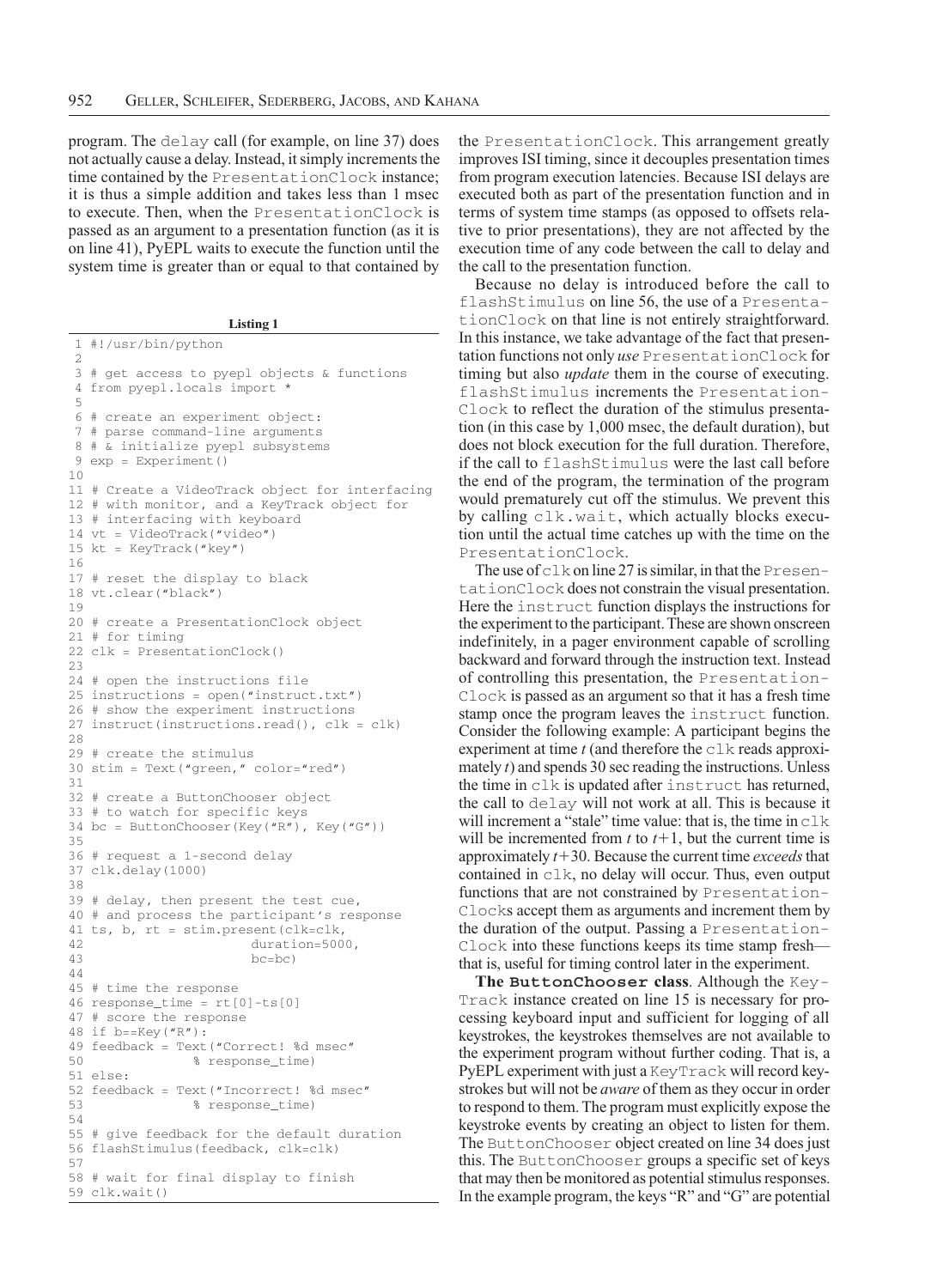responses and are grouped in a ButtonChooser called bc. When bc is passed as an argument to the present function, as it is on line 43, the stimulus is presented only until one of the keys in  $bc$  is pressed or until the duration passed as the duration argument elapses.

As seen on line 41, the present function returns a list of 3 values when used to elicit a keyboard response. The first element of the list is the time of stimulus presentation, the second is the Key of the response, and the third is the time of response. This is how an experiment is made interactive with keyboard input in PyEPL.

**Experiment output and logs**. By default, PyEPL runs in full-screen mode (Figure 1). As mentioned in the section on Tracks, all screen and keyboard events are automatically logged. Thus, for example, after the experiment has run, the file key. keylog (generated automatically by the KeyTrack) contains the text found in Listing 2.

The first column of the log contains the time of each event. The second column contains imprecision values for the time stamps in the first column. The motivation for, and implementation of, recording imprecision values is described in the Implementation section, under Timing. The third column codes a key-down event with a "P" (press) and a key-up event with an "R" (release). The fourth column gives the kind of key event.

# **Sample Experiment 2: TinyCab**

This program is a stripped-down version of the virtualnavigation task employed by Ekstrom et al. (2003). The program does the following:

- 1. Simulates a trivial 3-D environment, with a floor, four walls, and sky;
- 2. Simulates navigation of the environment as the participant drives around it with a joystick;
- 3. Presents a sprite (a 2-D image always facing the user) at a specific location in the environment;
- 4. Quits when the participant drives into the sprite.

Again, we present the code (in Listing 3) and then explain it. Because this experiment is substantially more complex than the preceding one, our exposition empha-

|               | Listing 2 |    |                |  |
|---------------|-----------|----|----------------|--|
| 1133749093393 |           |    | Logging Begins |  |
| 1133749104225 |           |    | <b>RETURN</b>  |  |
| 1133749104337 |           |    | <b>RETURN</b>  |  |
| 1133749106225 |           |    | R              |  |
| 1133749106337 |           |    | R              |  |
| 1133749107226 |           | F. | Logging Ends   |  |
|               |           |    |                |  |

sizes the high-level organizing concepts. We begin with an overview of the program and its underlying strategy.

The programming paradigm differs substantially between Sample Experiments 1 and 2. Whereas Experiment 1 completely specifies a finite sequence of stimuli and their durations, Experiment 2 merely simulates a virtual environment, which is left to the participant to explore. The paradigm therefore shifts from enumerating a stimulus sequence to configuring the virtual environment and the participant's possible interactions with it. With this configuration done, we start PyEPL's renderLoop function to allow those interactions to occur—in principle indefinitely.

The organization of our program is as follows:

- 1. Preliminaries (lines 1–16)
- 2.Configuration of the environment (lines 20–70)
- 3.Configuration of the avatar (lines 73–89)
- 4.Configuration of the Eye (lines 92–95)
- 5. Navigating the environment (lines 99–111)

**Preliminaries**. The first section of the experiment resembles the beginning of Sample Experiment 1: The purposes of the Experiment and VideoTrack instances are identical to those in that example. In this experiment, we also instantiate a VRTrack (line 13) to gain access to the PyEPL VR application programming interface (API), and a JoyTrack (line 16) to enable joystick input.

**Environment**. Currently, only square environments are supported by PyEPL. To make these environments moderately plausible, we circumscribe these virtual worlds with a visible and impassable barrier—that is, a square wall. Together with the sky (rendered as a large box overhead) and the ground (or floor), these boundaries are the first main category that needs to be configured in our environment.



**Figure 1. Stimulus and feedback screens from Sample Experiment 1.**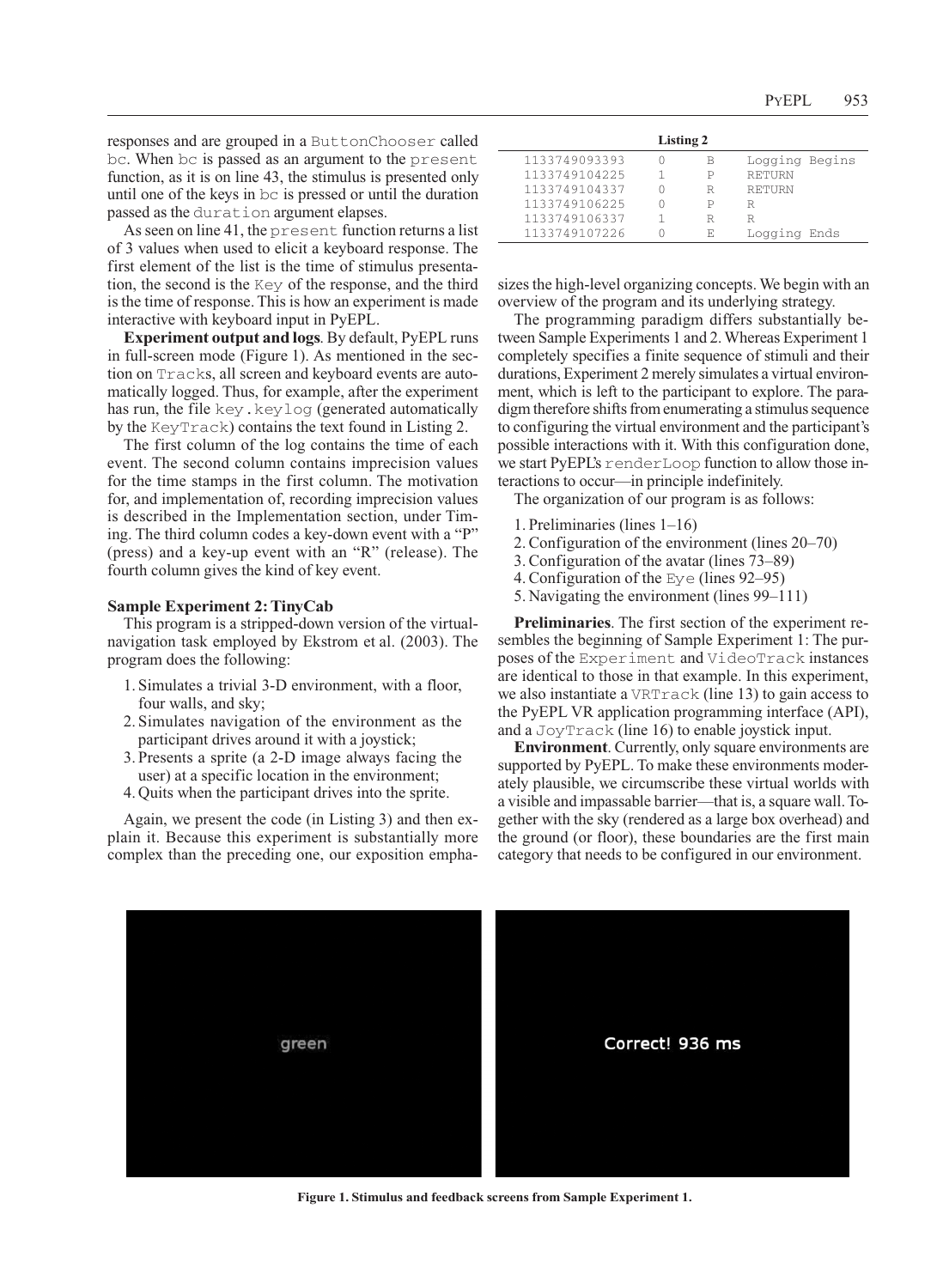|    | <b>Listing 3</b>                                                                 |     |                                                                               |  |  |  |
|----|----------------------------------------------------------------------------------|-----|-------------------------------------------------------------------------------|--|--|--|
|    | 1 #!/usr/bin/python                                                              | 57  |                                                                               |  |  |  |
| 2  |                                                                                  |     | 58 # when the avatar hits the sprite,                                         |  |  |  |
|    | 3 # import PyEPL                                                                 |     | 59 # this function will be called                                             |  |  |  |
|    | 4 from pyepl.locals import *                                                     |     | 60 def hitTheSprite():                                                        |  |  |  |
| 5  |                                                                                  | 61  | global done                                                                   |  |  |  |
|    | 6 # create the experiment object                                                 | 62  | $done = True$                                                                 |  |  |  |
| 8  | $7 exp = Experiment()$                                                           | 63  |                                                                               |  |  |  |
|    | 9 # create the video track                                                       |     | $64$ # add a permeable invisible sphere in the                                |  |  |  |
|    | $10$ video = VideoTrack("video")                                                 |     | 65 # same place as the sprite<br>66 vr.addSphereGeom(x = $10.0$ , y = $0.5$ , |  |  |  |
| 11 |                                                                                  | 67  | $z = 10.0$ ,                                                                  |  |  |  |
|    | 12 # create the virtual-reality track                                            | 68  | radius = $2.2$ ,                                                              |  |  |  |
|    | 13 $vr = VRTrack("vr")$                                                          | 69  | $permeable = True,$                                                           |  |  |  |
| 14 |                                                                                  | 70  | $callback = hitTheSprite)$                                                    |  |  |  |
|    | 15 # create the joystick track                                                   | 71  |                                                                               |  |  |  |
|    | 16 joystick = JoyTrack("joystick")                                               |     | 72 # create the subject's avatar                                              |  |  |  |
| 17 |                                                                                  |     | 73 av = vr.newAvatar("subject_avatar,"                                        |  |  |  |
|    | 18 # 'done' remains false until the avatar hits                                  | 74  | eyeheight = $1.0$ ,                                                           |  |  |  |
|    | 19 # the sprite                                                                  | 75  | radius = $0.5$ )                                                              |  |  |  |
|    | $20$ done = False                                                                | 76  |                                                                               |  |  |  |
| 21 |                                                                                  |     | 77 # create an axis which will control                                        |  |  |  |
|    | 22 # add the sky to the environment                                              |     | 78 # the avatar's turn speed                                                  |  |  |  |
| 24 | 23 vr.addSkyBox(Image("sky.png"))                                                | 80  | 79 turning = JoyAxis(0, 0) * 0.0009                                           |  |  |  |
|    | 25 # add the floor and walls to the environment                                  |     | 81 # create an axis which will control                                        |  |  |  |
|    | 26 vr.addFloorBox(x = 0, y = 0, z = 0,                                           |     | 82 # the avatar's forward speed                                               |  |  |  |
| 27 | $xsize = 50.0$ ,                                                                 |     | 83 forward = ScaledAxis(JoyAxis(0, 1),                                        |  |  |  |
| 28 | $ysis = 7.0, zsize = 50.0,$                                                      | 84  | $-0.0025, -0.009)$                                                            |  |  |  |
| 29 | $floorimage = Image("floor.png")$ ,                                              | 85  |                                                                               |  |  |  |
| 30 | $wallimage = Image("wall.png")$                                                  |     | 86 # set the avatar's forward and                                             |  |  |  |
| 31 |                                                                                  |     | 87 # turn speed controls                                                      |  |  |  |
|    | 32 # set some gravity                                                            |     | 88 av.setControls(forward_speed = forward,                                    |  |  |  |
|    | 33 vr.setGravity(x = $0.0$ , y = $-0.1$ , z = $0.0$ )                            | 89  | $yaw\_speed = turning)$                                                       |  |  |  |
| 34 |                                                                                  | 90  |                                                                               |  |  |  |
|    | 35 # add an infinite-plane impassible barrier                                    |     | $91$ # create the eye object                                                  |  |  |  |
|    | 36 # for the floor                                                               |     | 92 eye = $av.newEye("subject_value"')$                                        |  |  |  |
|    | 37 vr.addPlaneGeom(a = $0.0$ , b = 1.0, c = $0.0$ ,                              | 93  |                                                                               |  |  |  |
| 38 | $d = 0.0$ , mu = 0.0)                                                            |     | 94 # set the eye's field of view to 60.0 degrees                              |  |  |  |
| 39 |                                                                                  | 96  | 95 eye.setFOV(60.0)                                                           |  |  |  |
|    | 40 # add infinite-plane impassible barriers<br>41 # for the walls (so the avatar |     | 97 # show the eye view so that it fills                                       |  |  |  |
|    | 42 # can't travel through them)                                                  |     | 98 # the whole screen                                                         |  |  |  |
|    | 43 $vr.addPlaneGeom(a = -1.0, b = 0.0,$                                          |     | 99 video.show(eye, 0, 0)                                                      |  |  |  |
| 44 | $c = 0.0$ , $d = -14.99$ ,                                                       | 100 |                                                                               |  |  |  |
| 45 | $mu = 0)$                                                                        |     | 101 # this function will be called by PyEPL as part                           |  |  |  |
|    | 46 vr.addPlaneGeom(a = 1.0, b = 0.0, c = 0.0,                                    |     | 102 # of the render loop. When it returns False,                              |  |  |  |
| 47 | $d = -14.99$ , mu = 0)                                                           |     | 103 # the render loop will finish                                             |  |  |  |
|    | 48 vr.addPlaneGeom(a = $0.0$ , b = $0.0$ , c = 1.0,                              |     | 104 def checkStillGoing(t):                                                   |  |  |  |
| 49 | $d = -14.99$ , mu = 0)                                                           | 105 | global done                                                                   |  |  |  |
|    | 50 vr.addPlaneGeom(a = $0.0$ , b = $0.0$ , c = $-1.0$ ,                          | 106 | global video                                                                  |  |  |  |
| 51 | $d = -14.99$ , mu = 0)                                                           | 107 | video.updateScreen()                                                          |  |  |  |
| 52 |                                                                                  | 108 | return not done                                                               |  |  |  |
|    | 53 # add a sprite at 10.0, 0.0, 10.0                                             | 109 |                                                                               |  |  |  |
|    | 54 vr.addSprite(x = 10.0, $y = 0.0$ , z = 10.0,                                  |     | 110 # Start the render loop                                                   |  |  |  |
| 55 | $image = Image("sprite.png")$ ,                                                  |     | 111 video.renderLoop(checkStillGoing)                                         |  |  |  |
| 56 | $xsize = 3.0, ysize = 5.0$                                                       |     |                                                                               |  |  |  |

This is done in two steps. First (on lines 23–30), we describe the barriers' appearance. Then (on lines 37–51) we give them virtual physical properties—specifically, the property of impassability.

The other kind of object requiring configuration in our experiment is the sprite (see Figure 2). In contrast to the boundaries, whose rendering includes both scaling to convey proximity and deforming to convey orientation, the sprite is rendered only to convey distance; its display does not vary with orientation and always faces the Eye (concerning which, see below).

The interface for sprite configuration parallels that for the walls. Its visual component is set up first (lines 54–56), followed by its (virtual) physical properties (lines 60–70). The sprite configuration, however, has an added wrinkle, in that the program must *do* something should the participant's avatar (concerning which, see below) collide with it: It must quit. To arrange this, we create a function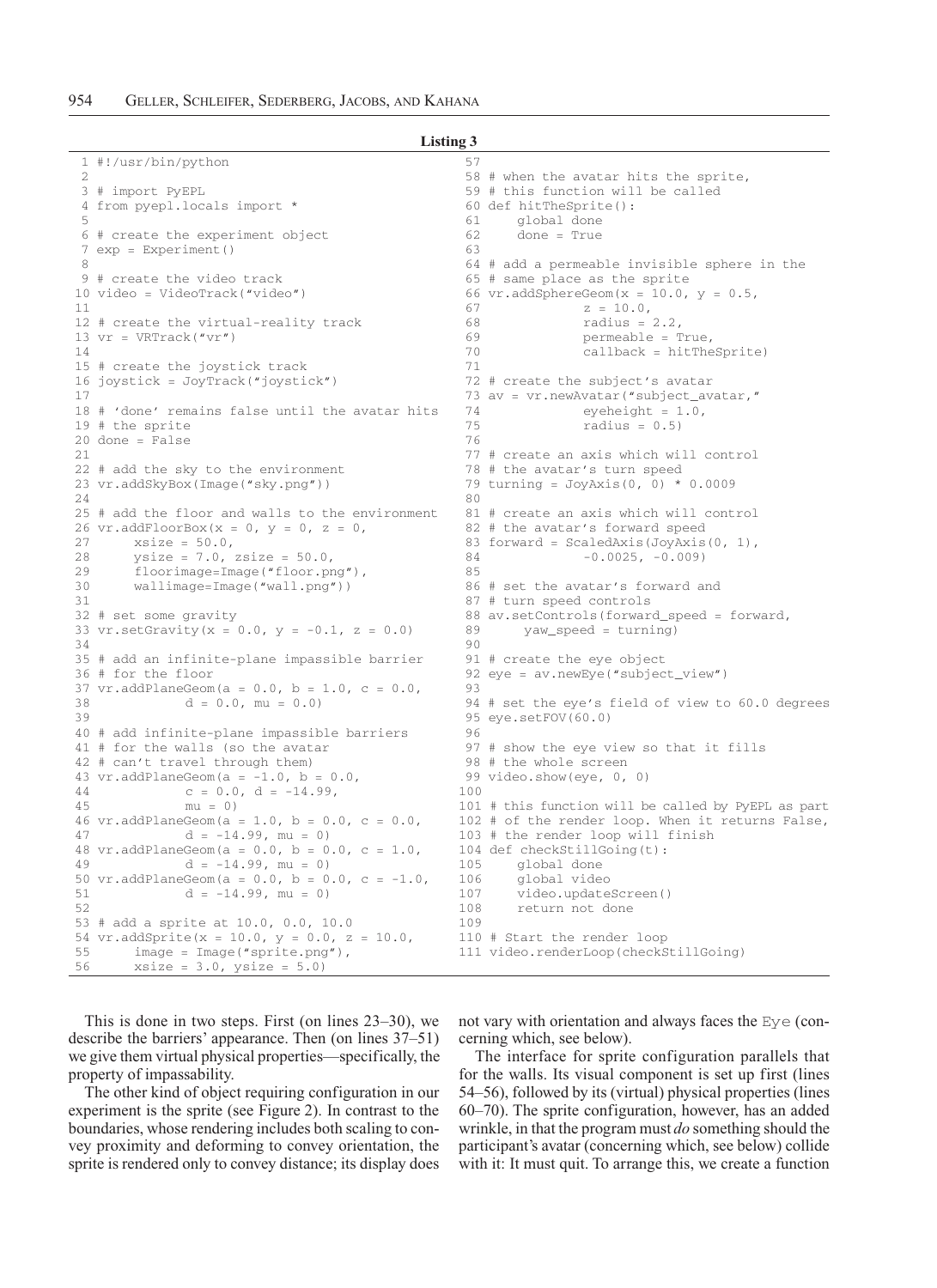to be called just in case of such a collision, and register it with the PyEPL VR module (line 70).

**Avatar**. The avatar is the participant's virtual body, fixing him or her in a specific location and endowing him or her with specific traits, such as velocity and mass, and potentially an appearance (although not in our example). From a programming point of view, the avatar is a data structure that contains these traits (minimally, the virtual location and velocity) and continually updates their values on the basis of input from the participant. This experiment demonstrates creating an avatar (line 73) and configuring it for joystick control (lines 79–89).

**Eye**. The final component of the VR system that needs to be set up is the Eye. The Eye is essentially the virtual camera; it picks a specific view of the environment and renders it on screen. To provide the feeling of exploring the virtual environment, the Eye in our experiment follows the avatar. That is, the view on screen is updated to reproduce what is viewable at the current position of, and in the current direction of, the participant. An Eye need not be fixed with an avatar, however; it is possible, for example, to render the environment as seen from a fixed position, as in a bird's-eye view.

The Eye is fixed on the avatar by calling the avatar's newEye method on line 92, and its field of view is set on line 95.

**Starting the navigation**. The final step in the program is to start the navigation. This has two parts: displaying the initial view from the Eye (line 99), and calling the renderLoop function to start the simulation. On line 111, the renderLoop is started, with the function checkStillGoing as an argument. On each iteration of the renderLoop, PyEPL calls the function that the loop was given (checkStillGoing in this case); if the function returns True, the simulation continues. In our experiment, checkStillGoing inspects the global variable done, which records whether the participant's avatar has collided with the sprite.

**Logs**. Just as in Sample Experiment 1, the Track instances used in Experiment 2 provide automated and comprehensive logging. The JoyTrack creates a log called joystick.joylog, which records the (*x*, *y*) displacement of every joystick manipulation. More importantly, the VRTrack creates a log called vr.vrlog, which records the virtual 3-D coordinates of the avatar at each iteration of the renderLoop, as well as its virtual yaw, pitch, and roll.



**Figure 2. Screen shot of Sample Experiment 2, showing sprite (person with hand extended).**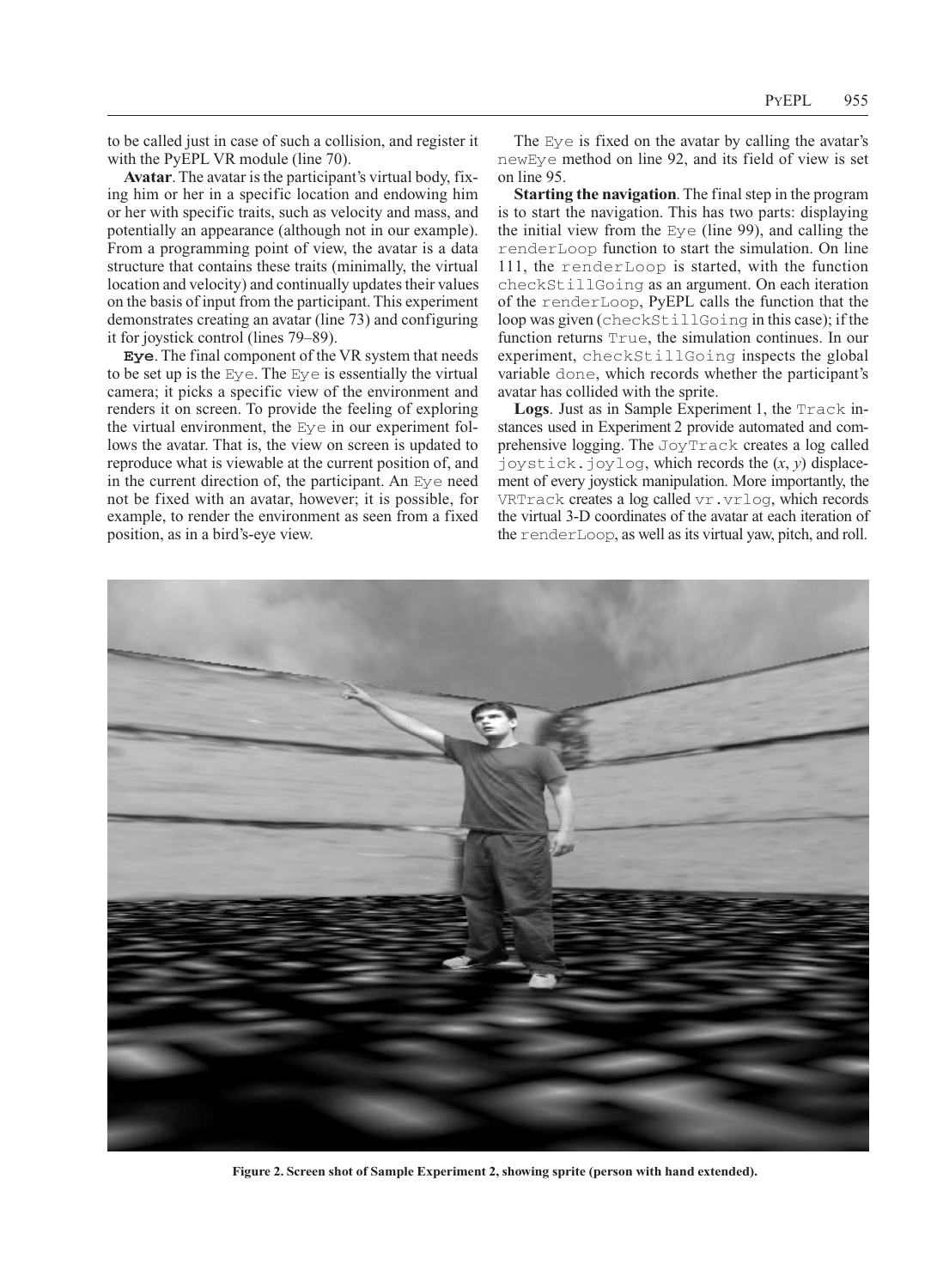

**Figure 3. The software infrastructure of PyEPL and its hardware interfaces. The leftmost boxes describe three system layers: Python, C, and hardware. SDL is the Simple DirectMedia Layer, a cross-platform library for hardware management. The rightmost boxes describe the system for sync-pulsing via an ActiveWire card, which is only done on Mac OS X. On Linux, PyEPL accesses the serial port via the kernel.**

# **IMPLEMENTATION**

#### **Timing**

Timing is perhaps the most basic aspect of any experiment programming library. It is essential for controlling the duration of stimulus presentation, for measuring the response latencies, and for synchronizing behavioral and physiological measurements. Because operating systems on nearly all PCs perform multitasking, accurate timing presents a serious challenge to the experimenter. These problems are exacerbated by an interpreted language such as Python, which can never be as fast as a compiled language.

In PyEPL, we address the timing problem in two ways. The first strategy is to optimize critical code by writing it in C. The second is to provide an estimate of the precision of all measured event times by associating a lag value with each event. We describe both strategies here.

To minimize any extra latency in timing due to code interpretation, critical sections of PyEPL are implemented as compiled code invoked by the interpreter. Two software layers participate in this strategy. First, the main libraries that PyEPL uses to interact with hardware are all C code. These include SDL, the Simple DirectMedia Layer (2005), which PyEPL uses to manage both manual input (keyboard, mouse, and joystick) and video output, and RtAudio (Scavone, 2005), which manages audio input and output (see Figure 3).

The second layer of compiled software is a set of PyEPL functions that frequently interact with the preceding layer. The most important of these is the pollEvents function, which monitors manual inputs. PyEPL uses Py-Game's (2005) event loop to manage hardware inputs. User inputs such as keystrokes or joystick manipulations are available as PyGame events, and PyEPL continually checks for these and logs them.

The pollEvents function also exemplifies the second strategy mentioned above, providing a precision estimate for event times. Using the PyGame event loop is a powerful tool for simplifying experiment code, especially for programs such VR tasks that receive continual user inputs. This technique comes with a potential degradation in timing accuracy, however.7 The problem is that PyGame's event functions provide only the *kind* of events that have occurred (e.g., "key F depressed") but not the time at which they occurred. Timing events that are registered in PyGame's event loop thus depends on rapid, continual checking for these events.

A full benchmark of a PyEPL system, including measuring the hardware latencies of all input and output devices, along the lines of the BlackBox Toolkit (Plant, Hammond, & Turner, 2004) is beyond the scope of this article. Furthermore, it would obscure the fact that PyEPL is a cross-platform software package, capable of running on diverse hardware and operating systems. What we can present is an overview of the notion of *software timing*, the manner in which PyEPL monitors for imprecision due to its own execution.

PyEPL compensates for the potential inaccuracy in its event loop by recording the time elapsed between  $p$ <sup>-1</sup> Events calls, which defines the maximum error in their time stamp. The time stamps thus take the form of ordered pairs  $(t, \epsilon)$ , where *t* is the time of the previous iteration of the event loop, and  $\epsilon$  is the time between the previous iteration and the current one. Any events discovered by PyEPL are thus guaranteed to have occurred between *t* and  $t + \epsilon$ . For 153,584 key events recorded during a typical experiment on a Mac G5 tower running OS 10.3 with Python 2.3, we observed a mean  $\epsilon$  of 0.96 msec. By comparison, the MATLAB Psychophysics Toolbox running on the same machine had a mean  $\epsilon$  of 4.1 msec for keystrokes.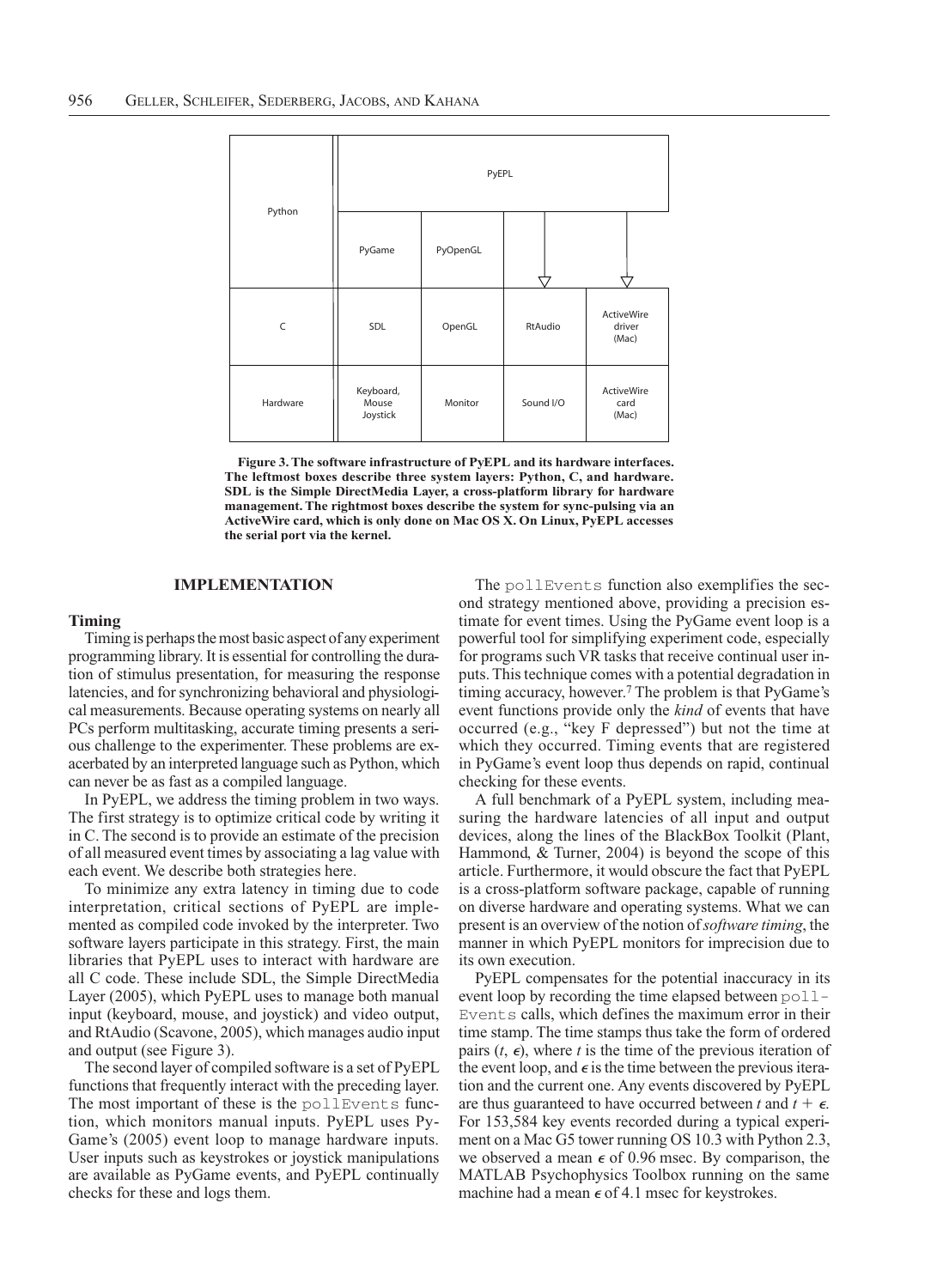A similar error estimate is provided for output events. In general, output functions in PyEPL do not block; that is, execution proceeds to the program's next line as soon as the particular function has started running. This makes possible a timing precision estimation as follows: Any output operation (such as drawing to the screen or playing a sound) is preceded and followed by checking the system time. These two time stamps again define an interval inside which the output function is known to have run.

## **Screen Refresh Synchronization**

To provide maximum timing precision of visual stimulus onset, PyEPL makes use of double-buffering and of vertical-blanking loop (VBL) synchronization functionality provided by the OpenGL library.8 Double-buffering allows PyEPL to draw the next screen before it is necessary to show it, and then to simply flip the new screen to the display when it is ready. With OpenGL, the screen flip can be made to wait until the next vertical blank before it executes. This ensures that the entire screen is updated at once and that PyEPL knows when that update has occurred. Consequently, when synchronization to the VBL is activated in PyEPL, the experimenter can know (within 1 msec) when a stimulus is presented to the participant.

When synchronized to the vertical refresh, screen updates are assumed to have substantial delays (on a 60-Hz monitor, up to 16.6 msec). Thus, they constitute an exception to the time-stamping regime described above; instead of returning time stamps both from before and after the screen update has run, only the postupdate time stamp is returned. The time of this stamp is known to be approximately 1 msec after the actual time of the update.

### **Synchronization Pulsing**

Given the widespread interest in the neural substrates of cognition, the desire to conjoin behavioral cognitive tasks with electrophysiological measures is natural. We will take electroencephalographic, or EEG, recordings as an example. In order to precisely characterize the behavioral import of a particular segment of EEG, however, it is necessary to know with maximal precision when, with respect to the behavioral paradigm, a given electrophysiological signal was observed. This requires a mechanism that allows the experimenter to interconvert two kinds of time stamps: those associated with physiological signals on the one hand, and those associated with behavioral events on the other.

PyEPL achieves this synchronization by sending intermittent, brief pulses to the recording equipment throughout the behavioral task. By recording when the pulse was sent (via PyEPL) and observing when the pulse was received (as recorded by the EEG equipment), one can easily compute the mapping to interconvert the two sets of time stamps.

EEG synchronization pulsing (sync-pulsing) in PyEPL is one instance in which cross-platform uniformity is not possible. Most Intel-based Linux systems have parallel ports that can be used for sending transistor–transistor logic (TTL) pulses for synchronization. On Macs, which lack parallel ports, we send sync-pulses from an ActiveWire USB card.9 Our sync-pulsing routines check which platform they are running on and select the appropriate port.

# **Virtual Reality (VR)**

PyEPL uses another C library, the Open Dynamics Engine (ODE;10 Smith, 2005), together with PyGame and OpenGL, to create a VR API. PyEPL uses ODE to manage nongraphical aspects of VR. This includes modeling the boundaries of the virtual environment, the locations and trajectories of objects in it, and their interactions. Interactions generally correspond to the action of a force, either mechanical (as in a collision) or the presence of friction or gravity; any or none of these interactions may be included in a given virtual world. PyEPL visualizes this nonvisual environment by maintaining a special virtual object, called an Eye, that selects a specific view of the virtual world. In a VR program, PyEPL runs in a loop that computes what the Eye currently sees, and uses OpenGL to render this view to the screen. As mentioned above, PyEPL uses PyGame to receive input from hardware controllers, such as a joystick or keyboard.

# **Sound**

PyEPL's sound module is another component implemented in C but exposed to Python. Using the crossplatform RtAudio (Scavone, 2005) library to gain lowlevel access to the audio devices, we coded two circular buffers, one providing read (record) functionality, the other providing write (play) functionality. This code is exposed to Python with the SWIG (Beazley, 2005) utility.

Sound file I/O is implemented with the libsndfile (Castro Lopo, 2005b) and libsamplerate (Castro Lopo, 2005a) libraries. These enable PyEPL to play sound from all conventional file formats and sampling rates. File output is currently restricted to 44100-Hz WAV format.

#### **State Management**

For experiments run in noncontrolled environments, easy interruption and resumption of experiments is critical, and this requires saving to disk (serializing) one or more program variables. For example, if the participant is a hospital patient, the testing session may be interrupted for various nonexperimental exigencies like administration of medication or physiological diagnostics. To cope with these possibilities, convenient stopping and resumption of the experiment is essential. The implications for the experiment program are as follows. In general, experiment programs consist of a loop that iterates through a list of trials, so this state management task entails, at a minimum, saving both the list of trials and the index of the trial to be run. PyEPL uses the Python pickle serialization module to record experimental state variables.

## **CONCLUSIONS**

PyEPL makes the coding of feature-rich experiments quite easy. The sample experiments described above can, with a modicum of effort, be scaled up into real experiments. Furthermore, the features made accessible by PyEPL are provided by very few programming utilities that are currently available. Future directions for PyEPL development include enhancing our documentation and sample code base and streamlining the installation of PyEPL and its dependencies.